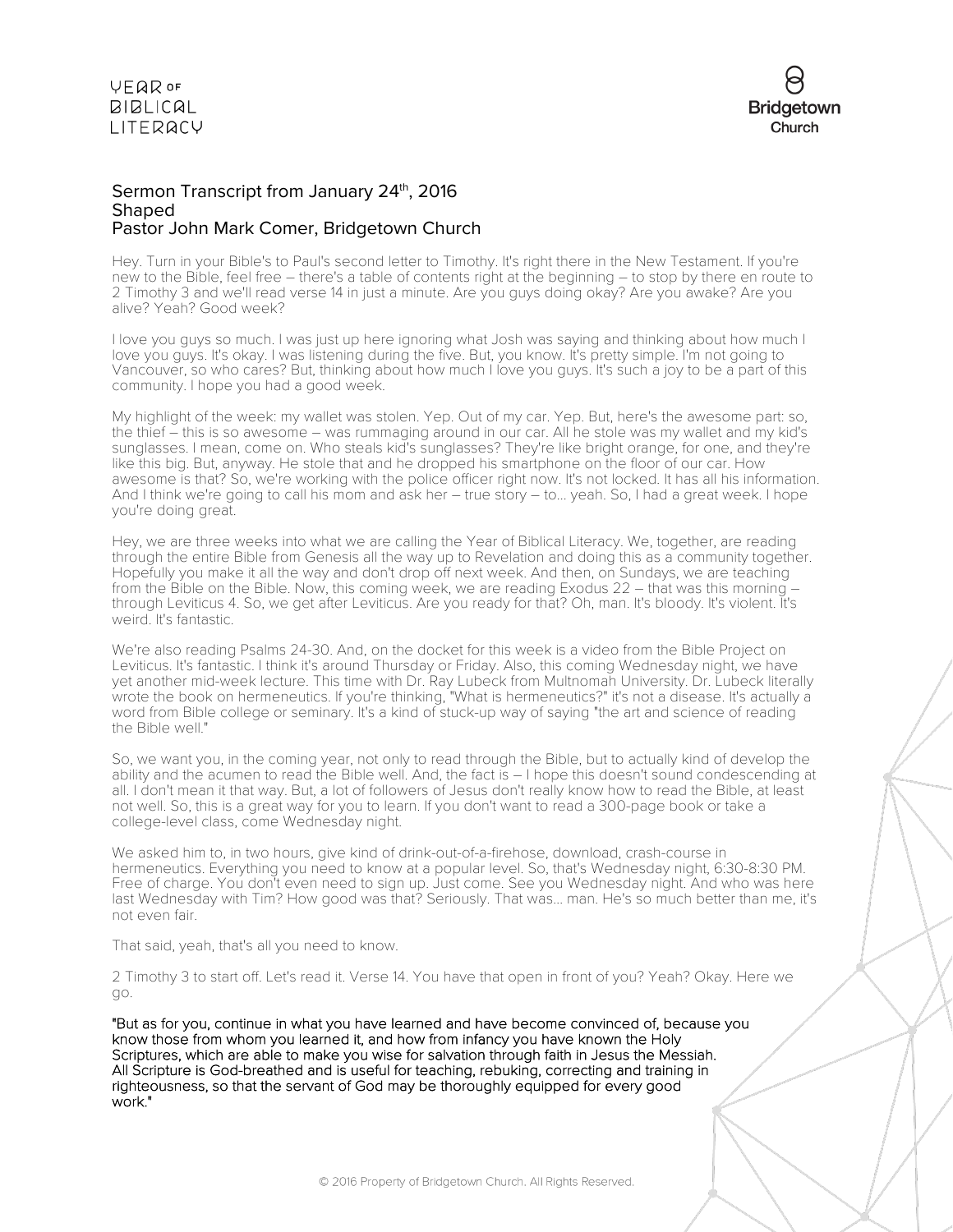

Paul writes to this young kid, Timothy, "From infancy you have known the Holy Scriptures."

From a young age, Timothy was Biblically literate. Now fast forward two millennia later. Here we are. Portland, Oregon. 2015. And, even though a lot of us grew up in the church – not everybody here, of course. But a lot of us. Still, I would argue that we are a Biblically illiterate generation. That, as a general rule, we don't really know the Bible, at least not all that well anymore. The hope for the coming year – at least here at Bridgetown – is to change all that.

Now, last week, the question was: what is the Bible? That's kind of the starting line. And we said the Bible is a library of writings that are both divine and human that, together, tell a unified story which leads its reader to Jesus.

So, after that, now we are ready to ask the follow-up question, and that is: what is the Bible for? Meaning, what role does it play in the Kingdom of God? Or, put another way, what exactly, when you pick up your Bible and you open it and you jump in, is it supposed to do in you and me and our community and the city as a whole? Behind that, of course, is the even deeper question: is it really all that important? Does this really matter? I mean, you're about to start Leviticus. Yeah. Good luck. Some of you know what's coming.

Is it really all that important? Does it really matter or not? So, that's what I want to tackle tonight. Now, this is kind of lecture format tonight. There, at a big picture, kind of broad strokes level, when I read through the Scriptures – and I see it even here in Timothy – I see three major reasons for the Bible. So, what is the Bible for? Three thoughts if you're taking notes.

First off: it's to know who God is, who we are and how we relate to each other. The opening line of the Bible is "in the beginning..." – who? – "God." The Bible is first and foremost about who? God. Not about you. Not about me. Not about how to get ahead in life or have a great marriage or start a killer business or even how to go to Heaven when you die. A lot of that stuff is in there. But if the Bible is a story, the protagonist is not Abraham or Moses or John, Mark or you. It's God. God Himself is the center of what this library is all about.

In fact, you can think of the Bible as God's self-disclosure statement. The word used in theology is "divine revelation." That's what the Bible is. Divine revelation. Meaning it's God Himself, through a human writer of course – remember last week – but it's God saying, "This is who I am and this is who I'm not."

And we need this now more than ever because there is so much bad thinking about God. This from Eugene Peterson:

"God and His ways are not what most of us think. Most of what we are told about God and His ways by our friends on the street or read about Him in the papers or view on television or think up on our own is simply wrong. Maybe not dead wrong, but wrong enough to mess up the way we live. And this book, the Bible, is precisely a revelation; a revealing of what we could never figure out on our own."

I love that. What we could never figure out on our own. Now, here is why this matters: A.W. Tozer – anybody read him before? Mid-century prophet. He said that we tend, by a secret law of the soul, to move toward our mental image of God. What he meant by that was we tend to become like who we think God is.

The ISIS terrorist, cutting off the head of the infidel. The prosperity gospel, celebrity preacher, getting out of his Humvee after late night drinks with Kanye West. The Westboro Baptist picketer at the military funeral screaming "God hates fags." The gay singer at the Grammys thanking God for his hit single about a onenight stand. The Catholic nun who gave up her life and marriage and success to live in the slums of India and work with the destitute and the dying. The husband who is faithful to his wife through chronic illness, decade after decade, until death do us part. The business tycoon who, rather than getting sucked into the materialism of our day and age, is known for giving away 90% of his or her income to the Kingdom.

Each one of these men and each one of these women do what they do because of what they believe about God. So clearly, what we believe about God matters. It's not just this abstract idea. It's not heady. Clearly, what we believe about God matters. And this is why the Bible is essential. There's just so much bad thinking out there about God. Not only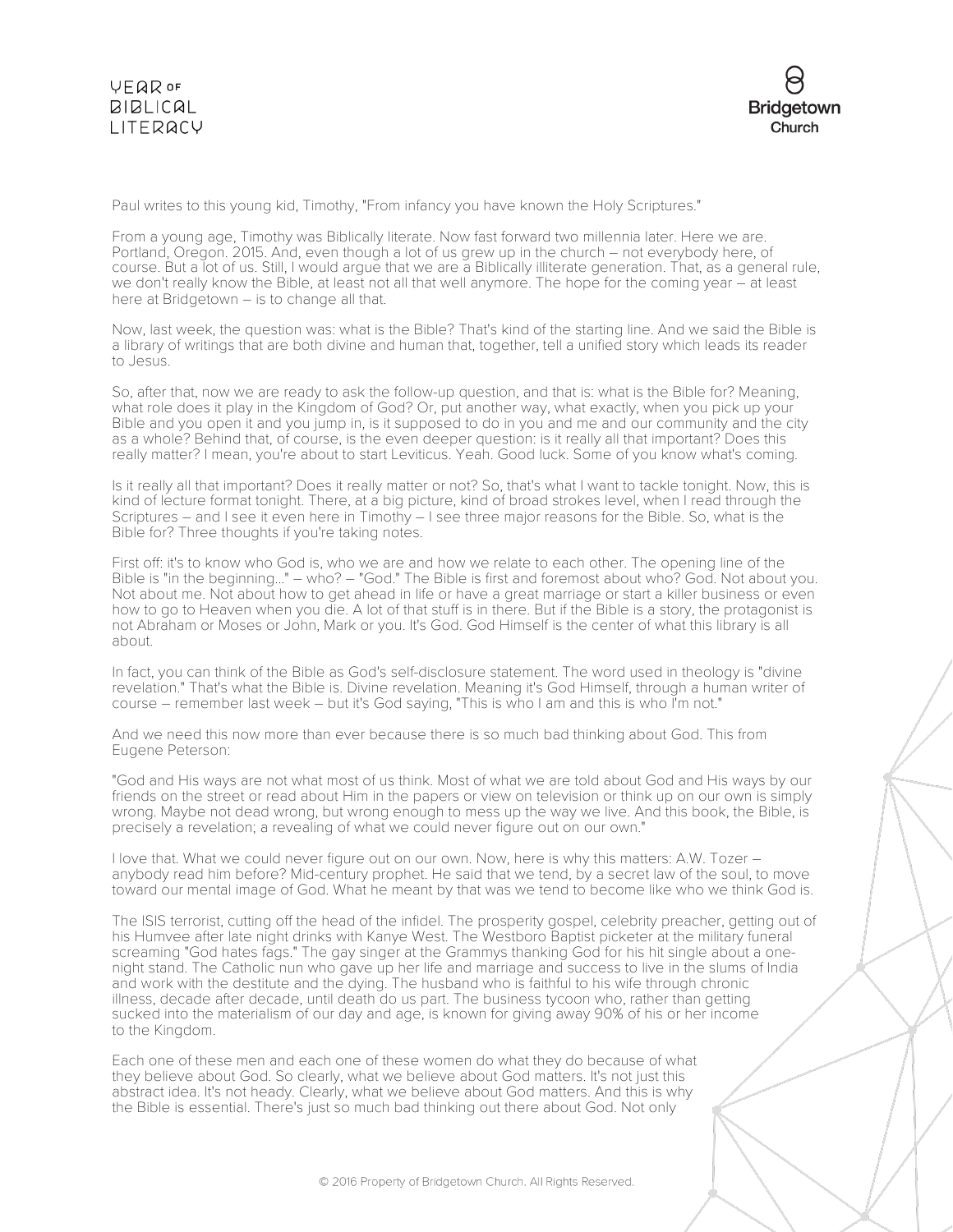

out there on the street, but even in here, even in the church, even in your own mind and imagination. There's just so much bad thinking about God.

So, the Bible helps us sort through all the myths and misconceptions and get at who God actually is. In particular, the parts of the Bible about Jesus. Because this is a library about God. But, that said, it's also about us. So, opening line of the Bible? "In the beginning, God." Then, use a paragraph or two later, we read that God created human beings in His own image and in His own likeness.

So, in who God is, we discover who we are. Once again, our culture wants to label you with an identity. You're gay, you're straight, you're transgender, you're republican, you're democrat, you're a hipster, you're a hippie, you're a jock, you're urban, you're suburban, you're blue collar, you're intellectual, you're creative, you're cool, you're uncool. You are whatever.

The Bible is God's way of saying, "No. This is who you are. Made in the image and the likeness of God." As a human being, whether you follow Jesus or not, you have value, worth, beauty. But, read the story. You're also bent out of shape and corrupt and guilty of sin. But still, you are loved by the God who made everything. Deeply loved. That is who you are.

So, the Bible is about who God is and it's about who we are and then – track with me – it's about how we relate to each other. Now, most of the Bible is stories. You're learning that right now as you read it. And, most of the stories are about human beings interacting with God. And here's what happens: a lot of the time, we miss the point of the stories. They don't always have a moral lesson. Right? Are you learning that? Sometimes they do, for sure. But, a lot of the time – we just read Genesis over the last month or so – there is no moral lesson.

This week, at our family meal with my missional community, we were sitting around the table talking about the reading and the first thing anybody said – we were talking about Genesis – was, "Man, there's a lot of sex in Genesis. And a lot of it's like kind of kinky and weird and kind of messed up."

You read it, right? You know. Yeah. It's not like rated G, that's for sure. If it was a movie, my kids would not really watch – I would not watch it, for that matter.

Even the best characters in the Bible are very human. But, these stories aren't necessarily telling us how to live. Often, they are telling us now not to live. Case and point are all the stories about polygamy. It's a great example. There's a lot of polygamy in the Bible, in the Old Testament, that is. But, every single example is negative. You notice that in Genesis? That does not change as you read through. In fact, it gets worse. Every one is a dysfunctional mess. Anger and jealousy and infighting and favoritism and sibling rivalry. I mean, it's like soap opera nasty. I mean, reading Genesis at times is like watching daytime TV.

It's like, "Really, what? But... that's his daughter-in-law. Oh! That's sick!"

Right? If anything, the Bible is God's indictment on polygamy. And here's the beauty of the story of God: still – and you know this – God works through polygamy. So, think of Israel; God's chosen people. We'll talk about that in a minute. Israel, the 12 tribes, come from 12 sons who come from 4 mothers and 1 dad. Jacob, man. That dude had it going on. Four moms, one dad.

Now, that is not a sign of God's blessing on polygamy. Read the story. Joseph, the technicolor, the brothers at each other's throats. I mean, it's a disaster. That is a sign of God's blessing in spite of polygamy; of God's mercy on Jacob and Isaac and Abraham and so on and so forth. My point is this: most of these stories aren't necessarily telling you how to live or even how not to live, but rather – listen – how ordinary, normal, at times incredible and, at other times screwed up, and most of the time a mixture of both, men and women relate to God.

I love this from Dallas Willard:

"The open secret of many Bible-believing churches..." – like us here at Bridgetown – "...is that only a very small percentage of their members study the Bible with even the degree of interest, intelligence or joy that they bring to bear upon their favorite newspaper or magazine."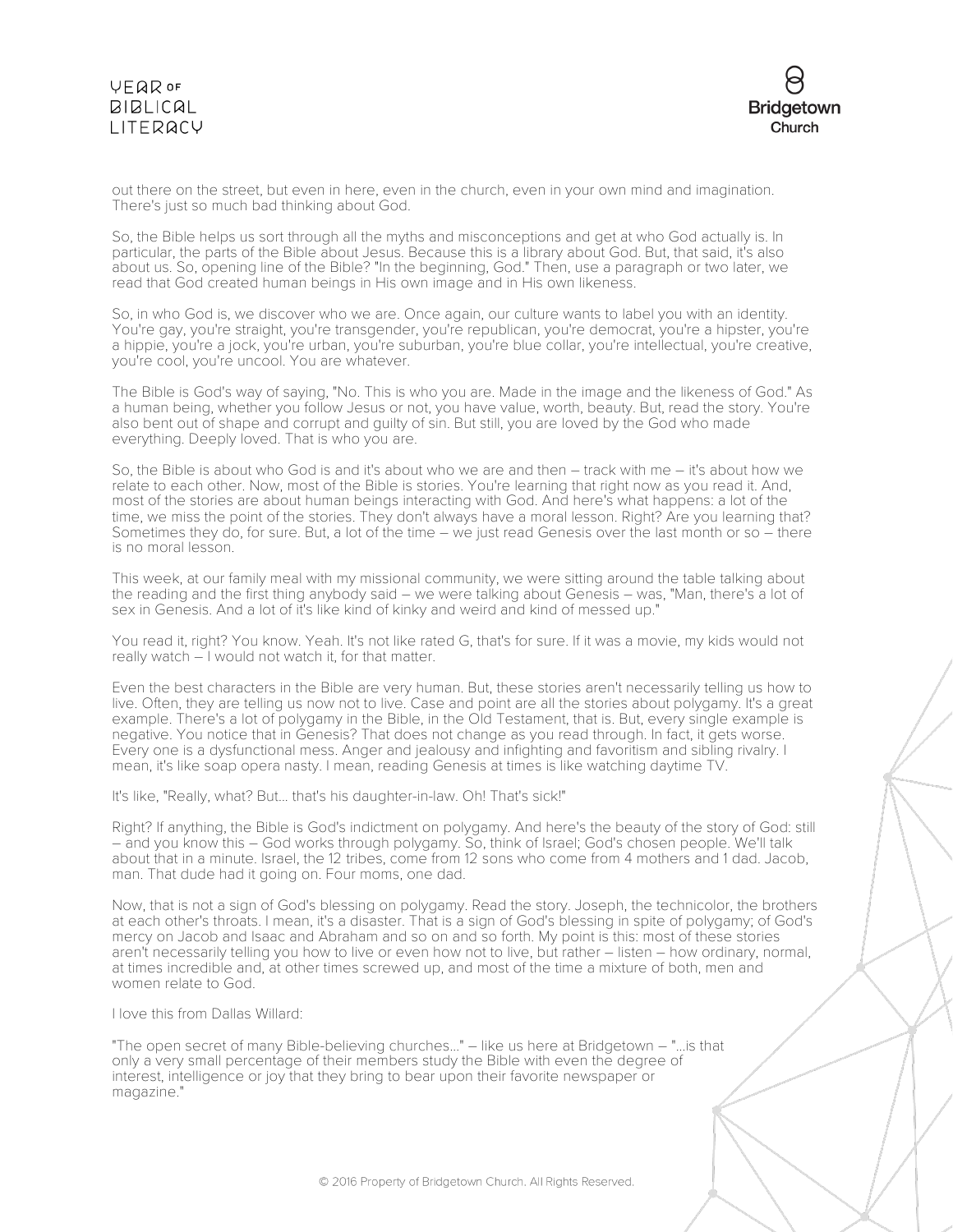

So, just go on Instagram tonight and count up the number of kinfolk posts compared to Leviticus posts. Like, you know who wins, right?

"In my opinion, based on considerable experience, this is primarily..." – listen – "...because they do not know and are not taught how to understand the experience of the Biblical characters in terms of how they experience life."

Meaning, we read about Abraham in Genesis or Moses in Exodus and we think, "Oh, that was then, this is now. That was great for Abraham. That was great for Moses. But, that's not me. It's not who I am. It's not how I relate to God."

But that is what's going on. The dream is that, as you read the Scriptures, you would immerse your mind's eye and your imagination in the story; that you would become the character that you're reading about, good, bad and ugly, and that you would learn how to, right in the chaos and the mess of life, relate to God.

So, first reason for the Bible is to tell us who God is, who we are and how to relate to each other. You still alive? Yeah? Okay. Keep going.

Second reason is this, if you're taking notes: to tell the real, true story of human history. And, if you want extra credit – actually, there is no extra credit, but let's pretend. If you want it, write down: through the lens of Israel.

As I said last week, most of the Bible is a story. Remember that? That pie graph? Most of the Bible is literally narrative. But, on top of that, most of the library that is Scripture, as a whole, is a story. It's a sprawling, long, complex, drawn out, at times sporadic story. But still, it is one unified story. And it tells the story of human history from the beginning. That's what that word "genesis" means. The beginning all the way through to where we're at today.

Now, it tells this story through the lens of Israel. Not China or Argentina. This isn't a textbook. This isn't history of world civ. Okay? So, it's more like, I don't know, I think A Band of Brothers, which is a story about one group of men inside a much larger story, that of World War II. Right? So, in the same way, this is a story about one nation inside of a much larger story about what God was up to in all the nations.

God was up to all sorts of stuff all over the world that's not in here. But, God was up to something special in Israel. Israel was called "God's chosen people" because it was out of Israel that God would draw out the Messiah who would bring the healing and the renewal of God to all creation, and that's what this story is all about.

Now, here's why this matters. Think with me for a minute. All of us live by a story. What I mean by that is all of us live by some kind of a narrative that makes sense of the questions of life. Who are we? Where do we come from? What is the meaning and purpose of life? And there are all sorts of stories out there. Even in the late-modern, hyper-secular West, there are all sorts of stories. And, if you want to call it worldview, that's fine as well.

Atheism, the most anti-story there is, is still a story. Who are we? Evolved animals. Where do we come from? A glorious accident. What is the meaning and purpose of life? There is none. Life doesn't need a meaning or purpose. It's just what you make of it, because it is. That's a story. That's a framework to make sense of the miracle that is life when you get out of bed in the morning.

The Republican Convention has a story to tell. A narrative about what's right, what's wrong, where the world is going. The Left has a story to tell. Hedonism has a story to tell. Who are we? Portlanders. Where do we come from? Mostly California, but we don't tell people that. What is the meaning and purpose of life? Eat, drink and be merry, for tomorrow a new bar opens. That's a story. It's how people make sense of life in this city.

Now, all sorts of stories out there. Here's my point: the Bible is an alternative story. It is a story that subverts and upends all the other stories out there. The South American philosopher, Ivan Illich, was once asked, after decades of turmoil and change in South America, "What's the best way to change a society? Is it violent revolution or gradual, incremental reform?"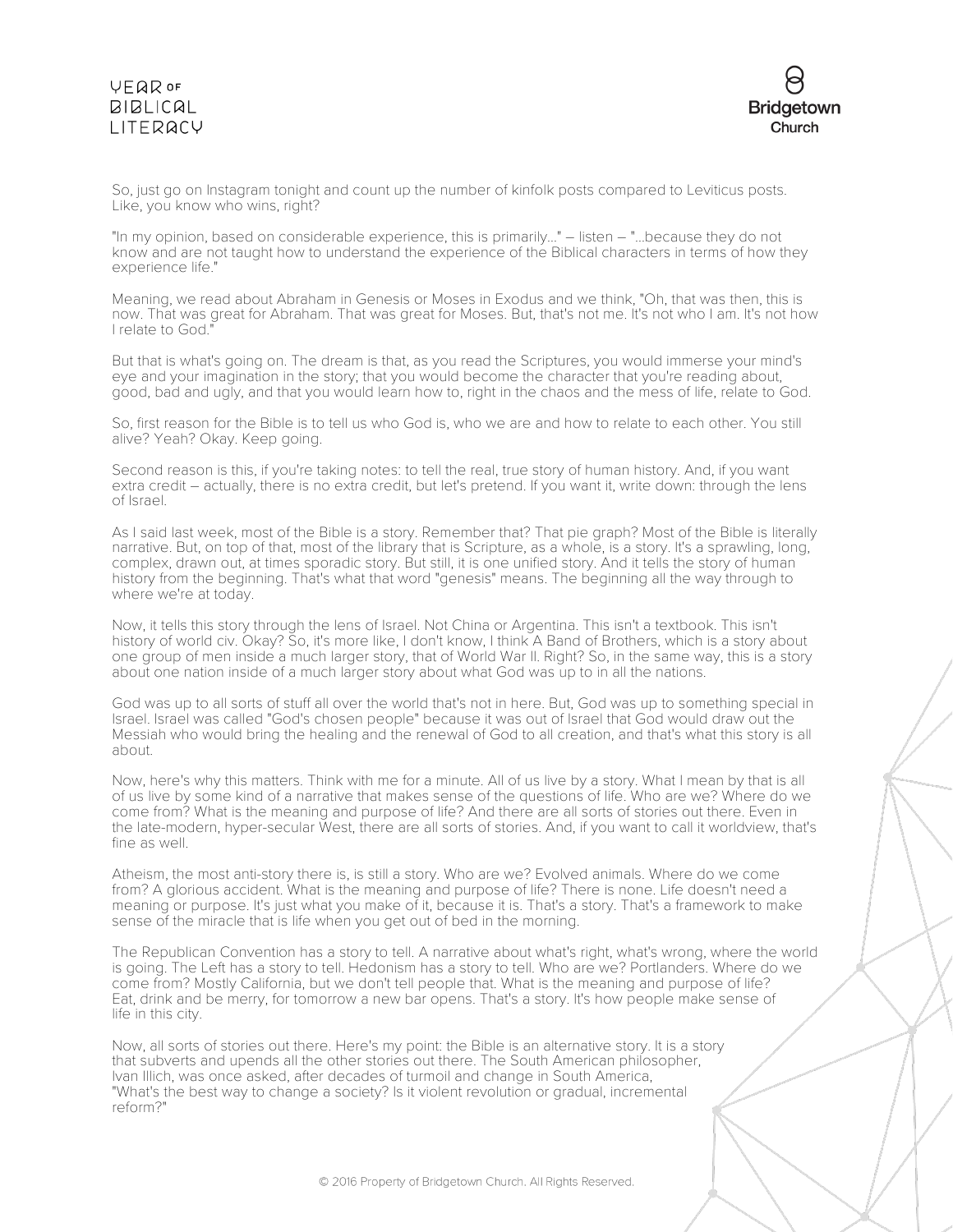

And his answer was telling. He said, "Neither. If you want to change a society, you have to tell an alternative story."

If you want to change a society, you have to tell an alternative story. That's what the Bible does. It tells an alternative story to capitalism, to socialism, to Buddhism, to Islam, to secularism, to sexual tolerance, to whatever the story it is, and it exposes the weak points in all the other stories that so many of us live by.

My friend Mike Erre has a great little book called "Why the Bible Matters" and in it, he writes this:

"The Bible reveals the world as it really is. It is not primarily a theological textbook, a body of laws and regulations..." – which is how so many people think about the Bible – "...or a collection of nice, moral stories. It is a story that presents a different way of seeing the world and our lives in it."

Now, when I say story, I don't mean "fiction" or "figment of the imagination." I mean it is the real, true story of the world. Lesslie Newbigin, who was a famous missionary to India – maybe you recognize that name, maybe not. He has a great book and in it he writes about his Hindu intellectual friend and a conversation they had about the Bible. And his Hindu friend said this:

"I can't understand why you missionaries present the Bible to us in India as a book of religion. It is not a book of religion. And anyway, we have plenty of books on religion in India. We don't need anymore. I find your Bible a unique interpretation of universal history. The history of the whole creation and the history of the human race and, therefore, a unique interpretation of the human person as a responsible actor in history. This is unique. There is nothing else in the whole religious literature of the world to put alongside it."

And he's right. If you've ever read the Quran or the Book of Mormon or the Bhagavad Gita, if you've ever read that stuff you know that the Bible, for all of its problems and issues, it stands apart. There is nothing like it in all of the religious literature in the world.

This is why reading the Bible is an exercise of the imagination. What I mean by that is, as you open up your Bible in the morning or at night or whatever your routine is, and as you start to read, you step into a whole new world. In particular, when you come out of the secularism of the late-modern West. You step into a whole new world where God is not only real, but wow, God is close and involved, authority, power to step in. A world where virgins give birth to the Messiah, where death does not have the last word, where evil is real and personified and at work in the world, but where one day you know God will bring all things to rights.

It's a whole other world than the one that you and I are used to. It's an exercise in the imagination. You rethink reality from the ground up. But listen, it's also an exercise in participation. What I mean by that is it's the kind of story that you join in and, hopefully in time, you carry forward. So, I just want to restate: most of the Bible does not tell you what to do. A lot of it does, in particular the New Testament. A lot of it tells you what not to do. Some of it tells you what to think or what to feel or what to believe. But, most of it just tells you stories about a man, a woman who can't give birth, another woman who can't stop giving birth, how they don't like each other. Whatever it's about.

And here's the thing. This is what a really good story does: a really good story does something to you where you want to join in. Star Wars, anybody? Like, find me a 10-year-old boy who doesn't want to be a Jedi knight. They don't exist. Or, if they do, shame on you, mom. Shame on you, dad. Now, imagine for a moment: what if the Star Wars universe was real? Which it is, but let's just imagine that the Millennium Falcon is out there, okay? Like, if that was a real, true story – it's not – and you read it, you would want to live it; you would want to step into that whole new reality.

The Bible is not made up. It's not make-believe. It's not a figment of the imagination. It's not wishful thinking. It is the real, true story of the world and it calls you, the reader, in particular, as a follower of Jesus, to step into the story and to participate in it.

N.T. Wright, who's a New Testament theologian in Scotland, has this brilliant analogy that, for me, is really helpful. He writes that we should think about the Bible as a five-act play. Okay? So, get your inner thespian on for a minute.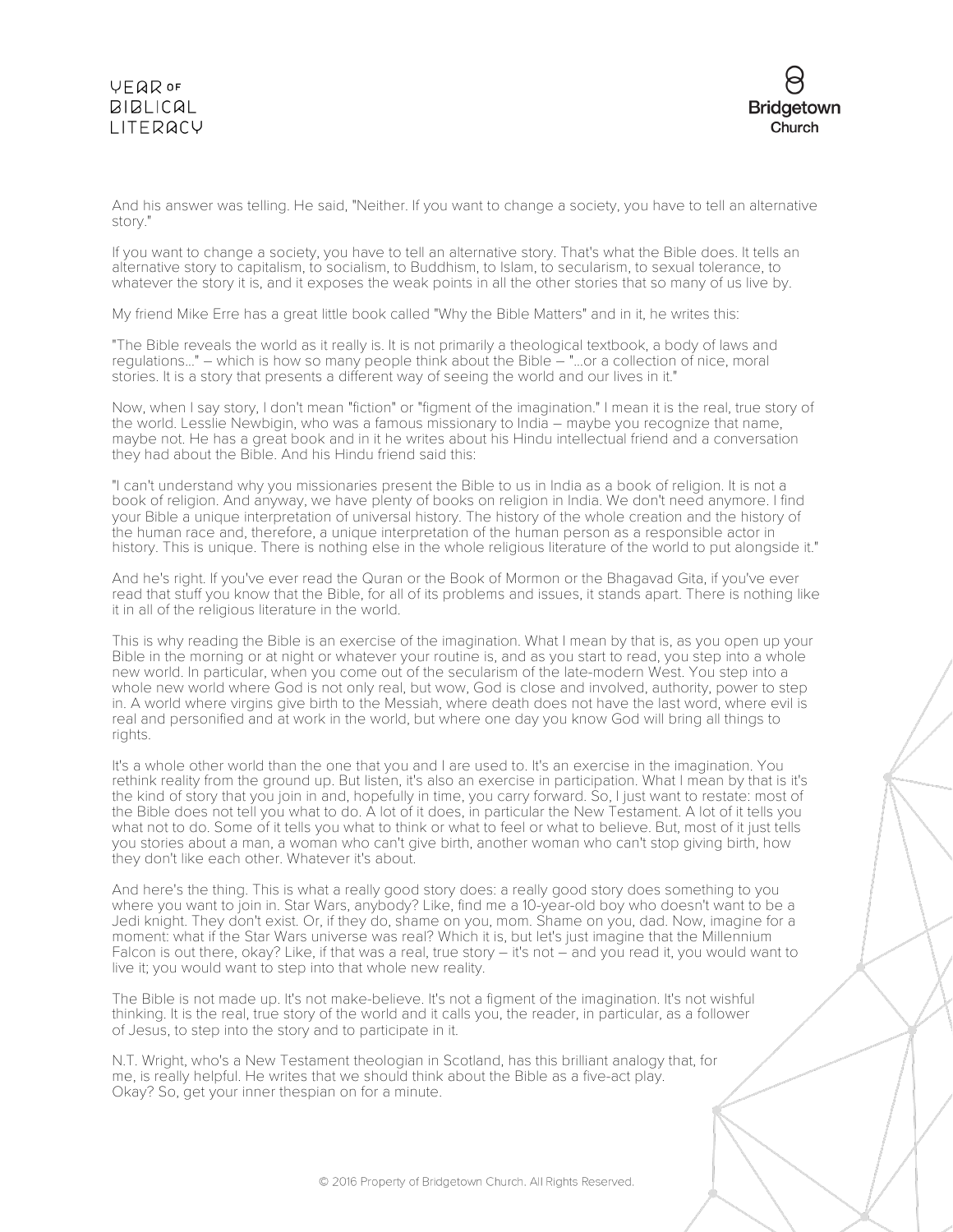

Act one is creation. Act two is the fall. Act three is Israel. That's by far the bulk of the Old Testament. Act four is Jesus. And, act five is the church. In his analogy, he makes the point that we are the people of Jesus. So, we live in act five. But, all we have – and we're like the actors in this play. Okay? We're like the actors in the play that is the story of the Bible. But, all we have is the opening scene of act five, the four Gospels and the book of Acts, and the closing scene, the book of Revelation.

We know where we've come from and we know where we're going. But, we don't have the middle part. And so our job as actors in this play is to improvise. All of you with that secret improve that you always wanted, now is your chance. Our job is to improvise. It's to step into this story as actors and, based on where we know it comes from and where we know it's going, to act out this story to actually carry it forward.

I love that. So, reason number one is to tell you who God is, who we are and how to relate to each other. Reason number two is to tell you the real, true story of human history. And then finally, and this is by far the most important one, so please track with me, is this: to shape the people of God into the image of Jesus so that we can participate in the ongoing story of healing and renewal.

I want to say that again. To shape the people of God into the image of Jesus so that we can participate in the ongoing story of healing and renewal. As I said a moment ago, this is a story that calls its readers to participation. But, to do that, to join in this story where we read about the healing of the sick and prophecy and life and miracles and faith and justice and enemy love, to join in this kind of a story, we have to become a very specific kind of person, right?

We have to become, in particular, like Jesus. This is the main thing I want to say tonight: when you open up your Bible in the morning, tomorrow when you get up, we do not read the Bible just for information, but for formation. Meaning we read the Bible to be formed, to be shaped into the image of Jesus. The scholar Joel B. Green has this to say:

"Reading the Scriptures should be an exercise in our submission to God. We don't read simply for information, but also for formation. We read so the Scriptures will shape us to be more and more like Christ. Spiritual formation is not measured by how much we know about the Bible or how often we read the Bible, but by the way we follow Jesus. This is the bottom line: we can be familiar with much of the Bible and still not love or follow Jesus."

How crazy is that? You can know the Bible, in fact, you can know the Bible really well, and still be a mean, arrogant, foolish jerk. I continue to be shocked at the phenomenon of the mean Christian. You know who I'm talking about? No? Maybe you are the mean Christian then. I mean, that is such a contradiction in terms. And most of the followers of Jesus are – no sales pitcher – in all honesty, the nicest people I know. But still, there are some people who claim to be followers of Jesus that are just really lame. And, if you don't know what I'm talking about, just read the Facebook comments on my social media anytime I post anything on non-violence or dare to suggest that maybe, just maybe, followers of Jesus don't need to pack and shoot people.

Crazy, I know. It's just an insane idea. Insane that maybe we're supposed to love our enemies. Wherever you stand on that, the rise of the phenomenon of the mean Christian is just bizarre. But, what's crazy to me is how many of these "mean Christians" are on the conservative side and are "Bible-believing Christians." With all due respect, "Bible-believing" but not "Bible-living." Not at all.

But the Bible was not just designed to be believed, but to be lived. It's not enough to read it, it's not enough to study it, it's not enough to know it backwards and forwards, and it's definitely not enough to believe it. You have to live it. Somewhere along the way, this library became a system of beliefs rather than a way of life. Those two things were never supposed to separate or pull apart. If you circle back to Timothy 3 – and hopefully that's open on your lap in front of you – I think it's fascinating what Paul writes. In 16 he writes how all Scripture is God-breathed. Remember that from last week? It's inspired. And it's useful. I love that. It's useful.

Alright. So, there's our question for the night. Okay. What's it useful for? And there's the word "for" and then there's a laundry list. Teaching how to follow Jesus. Rebuking. Like, that's not how you follow Jesus. Correcting. Training in righteousness.

"Here. That was great. Try this. That was better. Try this."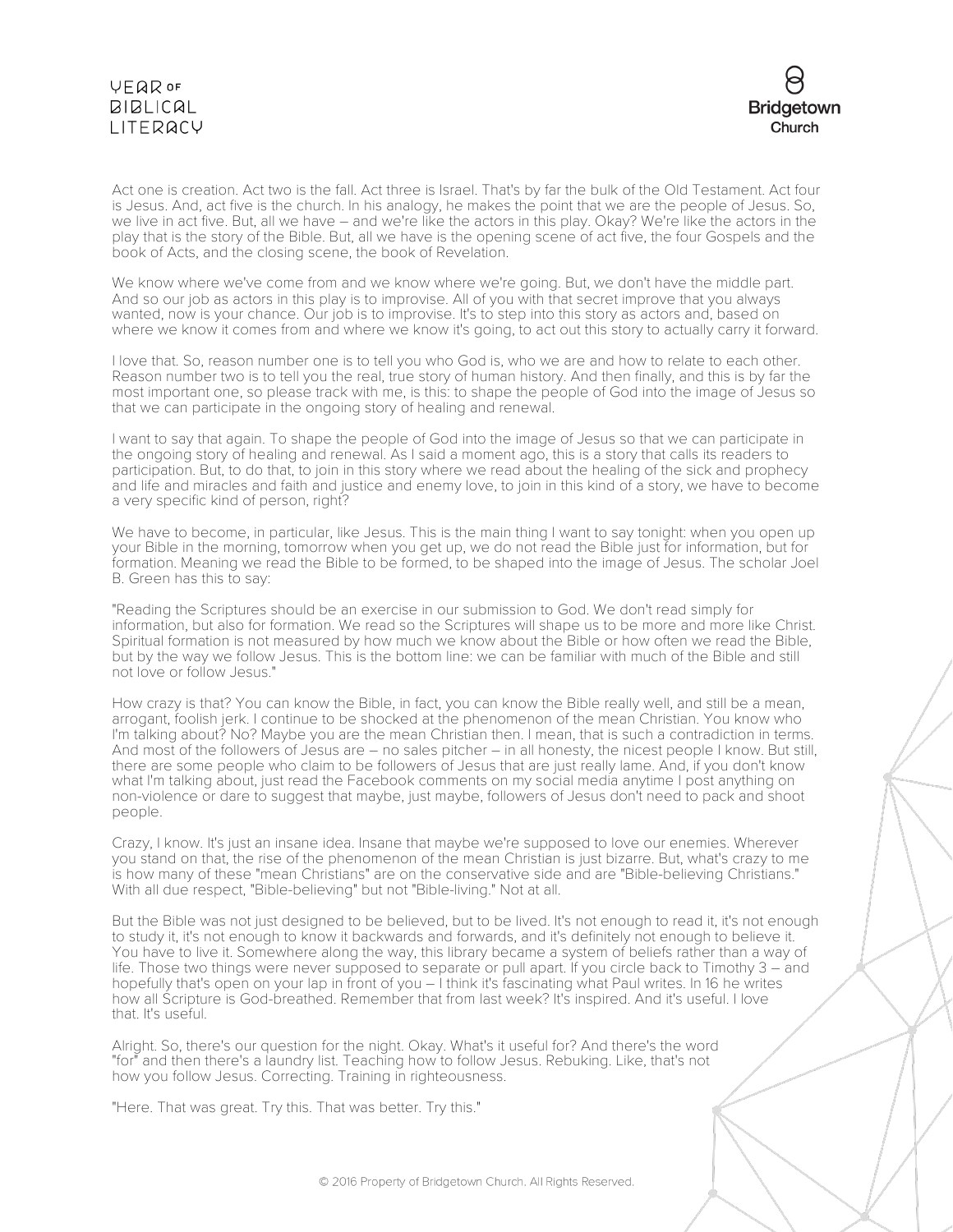

So that – here's the end goal. Right? Here's what should happen if you read the Bible and you read it well: the servant of God may be thoroughly equipped for every good work.

I love that. Thoroughly equipped. You become a very specific kind of person for every good work, in order to join in what God is up to in the world. Scripture plays the role of a sculptor, shaping your thinking, your feeling, your believing and, out of that, your living. I absolutely love this quote from N.T. Wright:

"The Bible isn't simply a repository of true information about God, Jesus and the hope of the world. It is, rather..." – listen – "...part of the means by which, in the power of the Spirit, the Living God rescues His people and His world and takes them forward on the journey toward His new creation and makes us agents of that new creation even as we travel."

That's why he's famous. How good is that? It is, rather, part of the means by which, in the power of the Spirit, God does His thing. Meaning God is at work through the Scriptures to shape a new covenant community. Meaning a community of men and women and children who come together around Jesus' death, burial and resurrection, to shape all of us into the image of Jesus so that we can participate, we can get out there and join in what God is up to in our city and our world.

Put another way, it is to shape missional community, which, as you know, is the backbone of what Bridgetown Church is all about. Now, here's why this matters. Listen: Scripture isn't the only thing out there that shapes us. Right? We are constantly being shaped. 24/7. In particular, we are being shaped by our habits, our community and our environment. Our habits. That TV show we watch. Any of you have an addiction to some random TV show? Yeah, most of you do I think. For my wife and I, it's the Good Wife right now. Holy cow. Yes. Yes! You know. If you don't, now you know.

That TV show we watch. That daily hour at the gym. That weekly place we eat lunch. Shopping online. Whatever the habit is, listen: do not underestimate the spiritual power of habit to shape you. We are little more than the cumulative effect of our daily habits. What we do on a regular basis, we become.

So, our habits shape us. And then our community, the people that we live by in our apartment complex or on our street, the people we work with, our friends, the church we're a part of or not, all of that has a shaping influence on you.

And our environment. The city we live in, the culture we're a part of and the day and age into which we were born, all of this has a huge shaping influence on your character; on who you actually are from the ground up. We are not passive. We are active in all of this. We want to think – at least I do. I want to think of myself as kind of a concrete wall. Like, "Hey. Nothing gets in." But, I'm more like a chain-link fence. A lot of stuff does. I influence and I'm influenced. I form and I'm formed.

We live in a city that is a formation machine. You know that, right? Portland is a formation machine. It is forming you, it is shaping me into a very specific kind of person. A person that is hedonistic, a lover of food and drink. I mean, just for our local economy to not crash, we all have to have an addiction to eating and drinking out. I love this city. It's seriously so good.

A person who is politically progressive, who is environmentally conscious, who is rebellious and antiauthority and anti-establishment, "Go Cascadia," right? A person who is culturally savvy, smart and intelligent, but not pretentious. That's for New York, not for Portland. A person who's laid back, not a workaholic. A person who does whatever feels good. A person who is marked by moral tolerance, not conviction. A person who is sexually free, or addicted, depending on your perspective.

This city is a formation machine. It is forming you, it is shaping me. Every day, when you step outside your front door, you immediately begin to be shaped into a very specific kind of person. Now, some of it's great. Some of it's fantastic. I travel and I'm like, I'm going to Michigan tomorrow for this thing. They still have Styrofoam there. Styrofoam. Seriously. Like, actual Styrofoam. People actually – like, you look around for recycling and it's not there. It's insane. In-freaking-sane. So, some of what Portland does to you is really good. Okay? But, some of it is not good at all.

Now listen. Listen. This is where the rubber meets the road. The Scriptures are counter- formation. Counter-formation. Meaning they are one of the ways – and there are others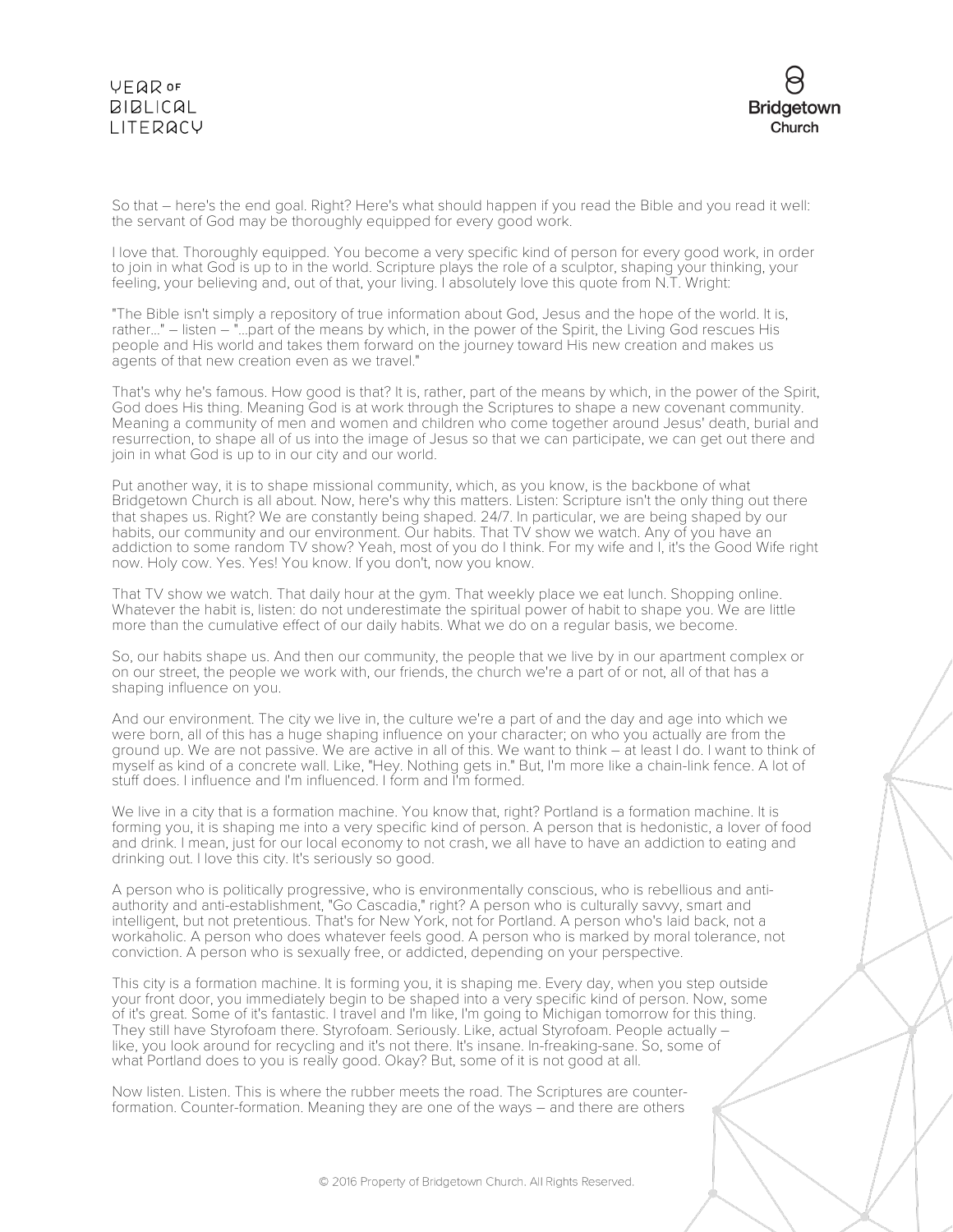

– that we consciously choose to be formed into the image of Jesus and not of Portland. Dallas Willard writes this:

"We come to the Scripture as part of our conscious strategy to cooperate with God for the full redemption of our life."

Do you have a conscious strategy to cooperate with God for the full redemption of your life? Because the reality is that life has an inertia to it. You are becoming a kind of person with each passing second and minute and hour and day. And, if you let the inertia of this city carry you forward, 10 years from now, you will be different than you are now. For better or for worse. And you might not like who you become. The Scriptures are a way to put on the breaks and say, "Yeah, not that. This. Not Portland, as much as I love it, but Jesus of Nazareth. That's who I want to become like."

Ten years from now, I want to look and think and feel and act and vote and live and dress and spend money and speak and express sexuality and be in community and do relationship like Jesus. More and more and more. Now, one of the many ways that we, with conscious, deliberate effort, partner with Jesus to that end is every morning we wake up and we open the Bible. Exodus 25. Getting closer and closer to Leviticus. And we read and we are shaped into the image of Jesus.

You know, we have a number of goals for the Year of Biblical Literacy. One is we want you to read through the Scriptures from Genesis all the way to the end and not bail out in Leviticus. Some of you are like, "I've never read Leviticus. Is it that bad? No, it's not. But, Jeremiah is."

Two, we want you to learn how to read the Scriptures and how to read the Scriptures well. That's what Wednesday night is about. I hope you make it out Wednesday night. Three, we want you to wrap your head around the meta narrative, kind of like the big picture, so when you open to Job or to Ezekiel or Jeremiah or to Jesus or whatever, you kind of know what's going on in the story.

And honestly, if nothing else comes out of the next year other than we, as a community, develop the daily habit of reading the Scripture and listening prayer, coming before God, Bible open, heart and mind open to the Holy Spirit, if that's all that happens in the next year, that's a win. But, that said, our dream is that you would not just read the Bible for the rest of your life, our dream is that you, that I, that we as a community, would be shaped into the image of Jesus. That a year from now and then 10 years from now, and 20, and 30, that we as a community would look and feel more like Jesus than ever before.

Now, obviously, to end, there are a number of challenges that we face, right? And a bunch of you are learning that. Here's two that come to mind really fast. One is just the fact that we don't really read much anymore as a culture. At least not read books. I read recently that – get this stat. It's insane. 78% of Americans never read a book all the way through after completing their last year of education. Seriously. No wonder we're so messed up. That's crazy.

Now, some of you, I know a ton of you, are readers. I am. We have a book table out there. Fantastic. But, as a general rule in our culture at large, we don't really read anymore. Or we read, but I mean we read a news app or a Twitter feed – which doesn't really count, by the way – or an Instagram post. Or I love when I'm scrolling through Instagram and somebody's like, "I love..." – not to me, but somebody else – "...your writing.

I'm like, "Your writing? It's three sentences."

Does that really count? It's a social media post. Does that count as writing? I mean, maybe. But they're short. But, that's what we're used to. It's like, "Oh, you read a book? Great. I read an Instagram post."

"What? All the way to the end? Like, you actually...? Nobody does that anymore. That's crazy."

You know? So, we'll read an online article here, there, pick up the paper if we're waiting for our latte or whatever at Barista. But we just, as a culture, we're not used to reading books anymore. A book moves at a very different pace, right? We'll talk about that in a week or two. So, that's one challenge. But, here's the even greater challenge. Listen: when we do read a book, usually we read either for information or for entertainment.